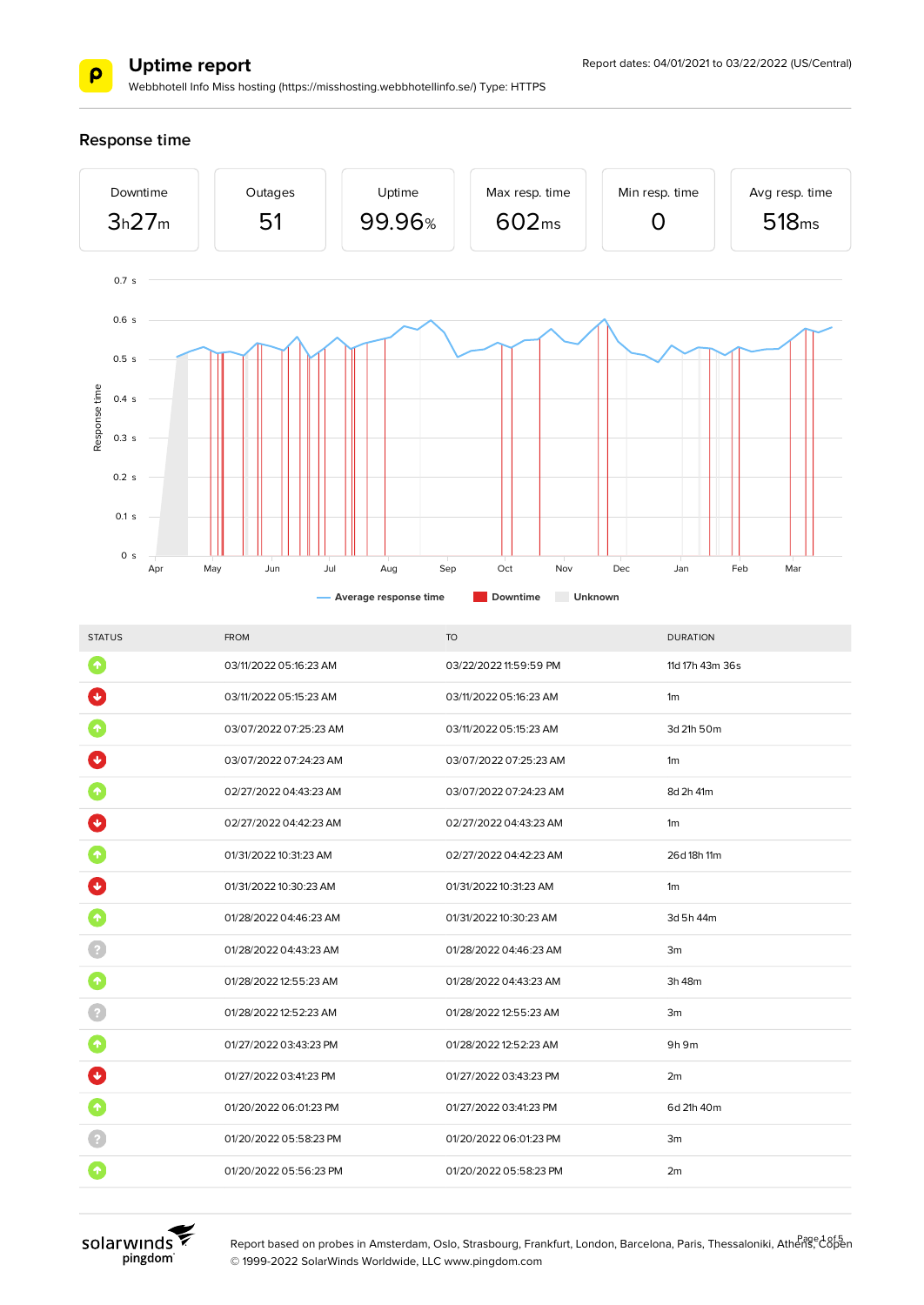

Webbhotell Info Miss hosting (https://misshosting.webbhotellinfo.se/) Type: HTTPS

| <b>STATUS</b> | <b>FROM</b>            | <b>TO</b>              | <b>DURATION</b> |
|---------------|------------------------|------------------------|-----------------|
|               | 01/20/2022 05:52:23 PM | 01/20/2022 05:56:23 PM | 4m              |
|               |                        |                        |                 |
| 个             | 01/19/2022 02:47:23 PM | 01/20/2022 05:52:23 PM | $1d$ 3h $5m$    |
|               | 01/19/2022 02:43:23 PM | 01/19/2022 02:47:23 PM | 4m              |
|               | 01/19/2022 02:37:23 PM | 01/19/2022 02:43:23 PM | 6 <sub>m</sub>  |
|               | 01/19/2022 02:33:23 PM | 01/19/2022 02:37:23 PM | 4m              |
|               | 01/19/2022 02:27:23 PM | 01/19/2022 02:33:23 PM | 6m              |
|               | 01/19/2022 02:24:23 PM | 01/19/2022 02:27:23 PM | 3m              |
|               | 01/19/2022 09:03:23 AM | 01/19/2022 02:24:23 PM | 5h 21m          |
|               | 01/19/2022 09:00:23 AM | 01/19/2022 09:03:23 AM | 3m              |
|               | 01/16/2022 12:10:23 AM | 01/19/2022 09:00:23 AM | 3d 8h 50m       |
|               | 01/16/2022 12:09:23 AM | 01/16/2022 12:10:23 AM | 1 <sub>m</sub>  |
|               | 01/11/2022 03:38:23 AM | 01/16/2022 12:09:23 AM | 4d 20h 31m      |
|               | 01/11/2022 03:35:23 AM | 01/11/2022 03:38:23 AM | 3m              |
|               | 01/10/2022 09:45:23 AM | 01/11/2022 03:35:23 AM | 17h 50m         |
|               | 01/10/2022 09:42:23 AM | 01/10/2022 09:45:23 AM | 3m              |
|               | 01/01/2022 03:12:23 PM | 01/10/2022 09:42:23 AM | 8d 18h 30m      |
|               | 01/01/2022 03:09:23 PM | 01/01/2022 03:12:23 PM | 3m              |
|               | 01/01/2022 01:16:23 PM | 01/01/2022 03:09:23 PM | 1h 53m          |
|               | 01/01/2022 01:13:23 PM | 01/01/2022 01:16:23 PM | 3m              |
|               | 12/03/2021 11:22:23 AM | 01/01/2022 01:13:23 PM | 29d 1h 51m      |
|               | 12/03/2021 11:19:23 AM | 12/03/2021 11:22:23 AM | 3m              |
|               | 11/23/2021 12:57:23 PM | 12/03/2021 11:19:23 AM | 9d 22h 22m      |
|               | 11/23/2021 12:55:23 PM | 11/23/2021 12:57:23 PM | 2m              |
| $\bullet$     | 11/18/2021 05:04:23 PM | 11/23/2021 12:55:23 PM | 4d 19h 51m      |
| Ø             | 11/18/2021 05:03:23 PM | 11/18/2021 05:04:23 PM | 1m              |
| 0             | 10/19/2021 01:24:23 AM | 11/18/2021 05:03:23 PM | 30d 16h 39m     |
| O             | 10/19/2021 01:21:23 AM | 10/19/2021 01:24:23 AM | 3m              |
| Ø             | 10/04/2021 11:11:23 AM | 10/19/2021 01:21:23 AM | 14d 14h 10m     |
| Ø             | 10/04/2021 11:01:23 AM | 10/04/2021 11:11:23 AM | 10 <sub>m</sub> |
| $\bullet$     | 10/04/2021 11:00:23 AM | 10/04/2021 11:01:23 AM | 1m              |
|               | 10/04/2021 10:44:23 AM | 10/04/2021 11:00:23 AM | 16m             |
| $\bullet$     | 09/29/2021 06:17:23 AM | 10/04/2021 10:44:23 AM | 5d 4h 27m       |



Report based on probes in Amsterdam, Oslo, Strasbourg, Frankfurt, London, Barcelona, Paris, Thessaloniki, Athens, C8pen © 1999-2022 SolarWinds Worldwide, LLC www.pingdom.com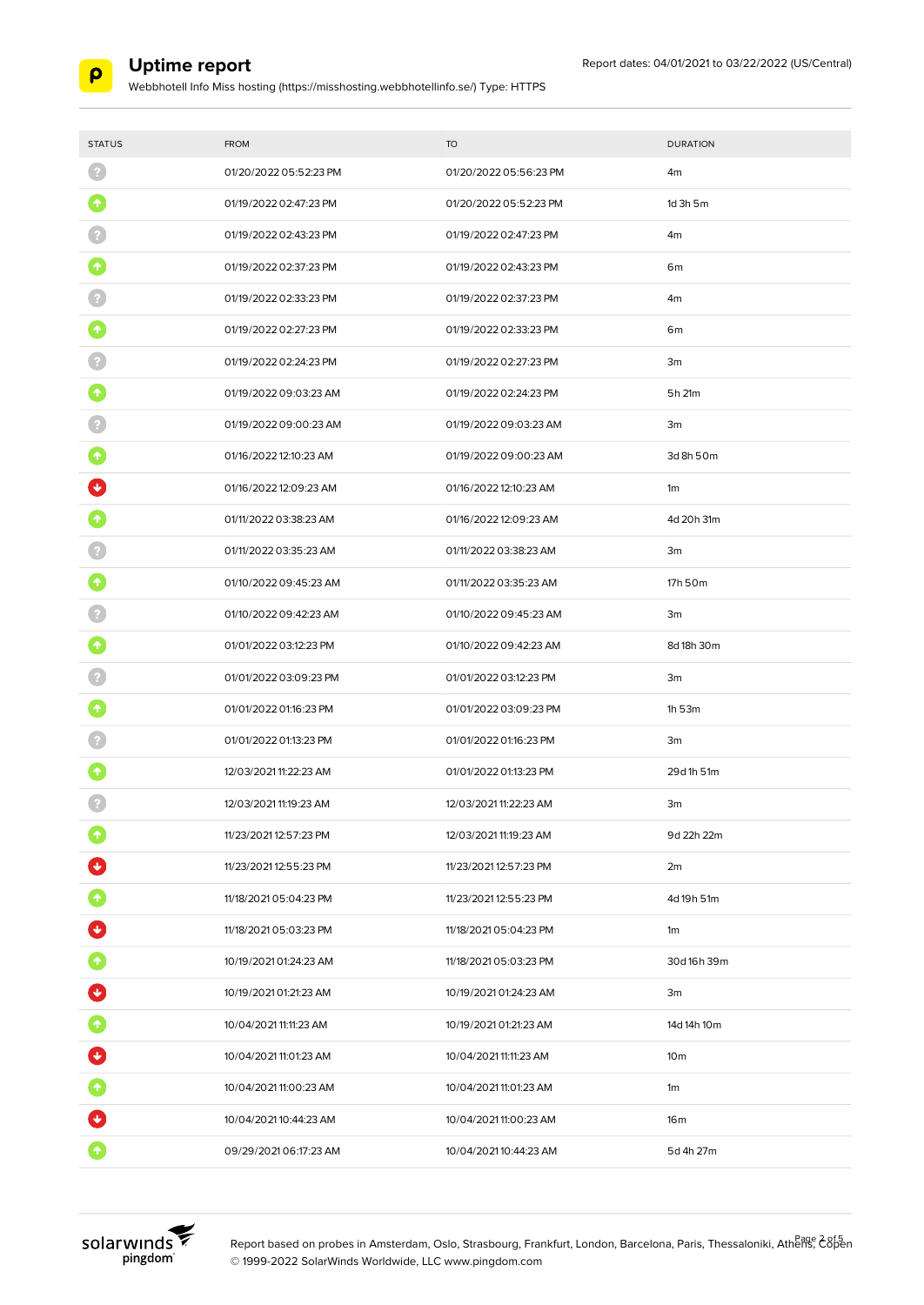

Webbhotell Info Miss hosting (https://misshosting.webbhotellinfo.se/) Type: HTTPS

| <b>STATUS</b>       | <b>FROM</b>            | <b>TO</b>              | <b>DURATION</b> |
|---------------------|------------------------|------------------------|-----------------|
| $\ddot{\mathbf{v}}$ | 09/29/2021 06:15:23 AM | 09/29/202106:17:23 AM  | 2m              |
| ٠                   | 08/17/2021 11:04:23 AM | 09/29/2021 06:15:23 AM | 42d 19h 11m     |
|                     | 08/17/2021 11:01:23 AM | 08/17/2021 11:04:23 AM | 3m              |
| 个                   | 07/30/202112:22:23 AM  | 08/17/2021 11:01:23 AM | 18d 10h 39m     |
|                     | 07/30/202112:19:23 AM  | 07/30/202112:22:23 AM  | 3m              |
|                     | 07/20/2021 04:10:23 PM | 07/30/2021 12:19:23 AM | 9d 8h 9m        |
|                     | 07/20/2021 04:09:23 PM | 07/20/2021 04:10:23 PM | 1m              |
|                     | 07/14/2021 02:56:23 AM | 07/20/2021 04:09:23 PM | 6d 13h 13m      |
|                     | 07/14/2021 02:53:23 AM | 07/14/2021 02:56:23 AM | 3m              |
|                     | 07/12/2021 04:08:23 PM | 07/14/2021 02:53:23 AM | 1d 10h 45m      |
|                     | 07/12/2021 03:57:23 PM | 07/12/2021 04:08:23 PM | 11m             |
|                     | 07/09/2021 08:28:23 AM | 07/12/2021 03:57:23 PM | 3d 7h 29m       |
|                     | 07/09/2021 08:24:23 AM | 07/09/202108:28:23 AM  | 4m              |
|                     | 06/28/2021 01:24:23 PM | 07/09/2021 08:24:23 AM | 10d 19h         |
|                     | 06/28/2021 01:23:23 PM | 06/28/2021 01:24:23 PM | 1m              |
|                     | 06/28/2021 01:22:23 PM | 06/28/2021 01:23:23 PM | 1m              |
|                     | 06/28/2021 01:20:23 PM | 06/28/2021 01:22:23 PM | 2m              |
|                     | 06/28/2021 01:16:23 PM | 06/28/2021 01:20:23 PM | 4m              |
|                     | 06/28/2021 01:11:23 PM | 06/28/2021 01:16:23 PM | 5 <sub>m</sub>  |
|                     | 06/28/2021 01:10:23 PM | 06/28/2021 01:11:23 PM | 1m              |
| ↓                   | 06/28/2021 01:09:23 PM | 06/28/2021 01:10:23 PM | 1 <sub>m</sub>  |
|                     | 06/25/2021 07:24:23 AM | 06/28/2021 01:09:23 PM | 3d 5h 45m       |
|                     | 06/25/2021 07:23:23 AM | 06/25/2021 07:24:23 AM | 1m              |
| $\blacklozenge$     | 06/20/202111:01:23 AM  | 06/25/2021 07:23:23 AM | 4d 20h 22m      |
| Ø                   | 06/20/202110:55:23 AM  | 06/20/2021 11:01:23 AM | 6m              |
| $\bullet$           | 06/20/202110:53:23 AM  | 06/20/202110:55:23 AM  | 2m              |
| O                   | 06/20/2021 10:51:23 AM | 06/20/202110:53:23 AM  | 2m              |
| $\bullet$           | 06/19/2021 01:43:23 PM | 06/20/2021 10:51:23 AM | 21h 8m          |
| $\bullet$           | 06/19/2021 01:42:23 PM | 06/19/2021 01:43:23 PM | 1m              |
| $\bullet$           | 06/19/2021 01:38:23 PM | 06/19/2021 01:42:23 PM | 4m              |
|                     | 06/19/2021 01:37:23 PM | 06/19/2021 01:38:23 PM | 1m              |
| $\bullet$           | 06/19/2021 01:35:23 PM | 06/19/2021 01:37:23 PM | 2m              |



Report based on probes in Amsterdam, Oslo, Strasbourg, Frankfurt, London, Barcelona, Paris, Thessaloniki, Athenge 28f5 © 1999-2022 SolarWinds Worldwide, LLC www.pingdom.com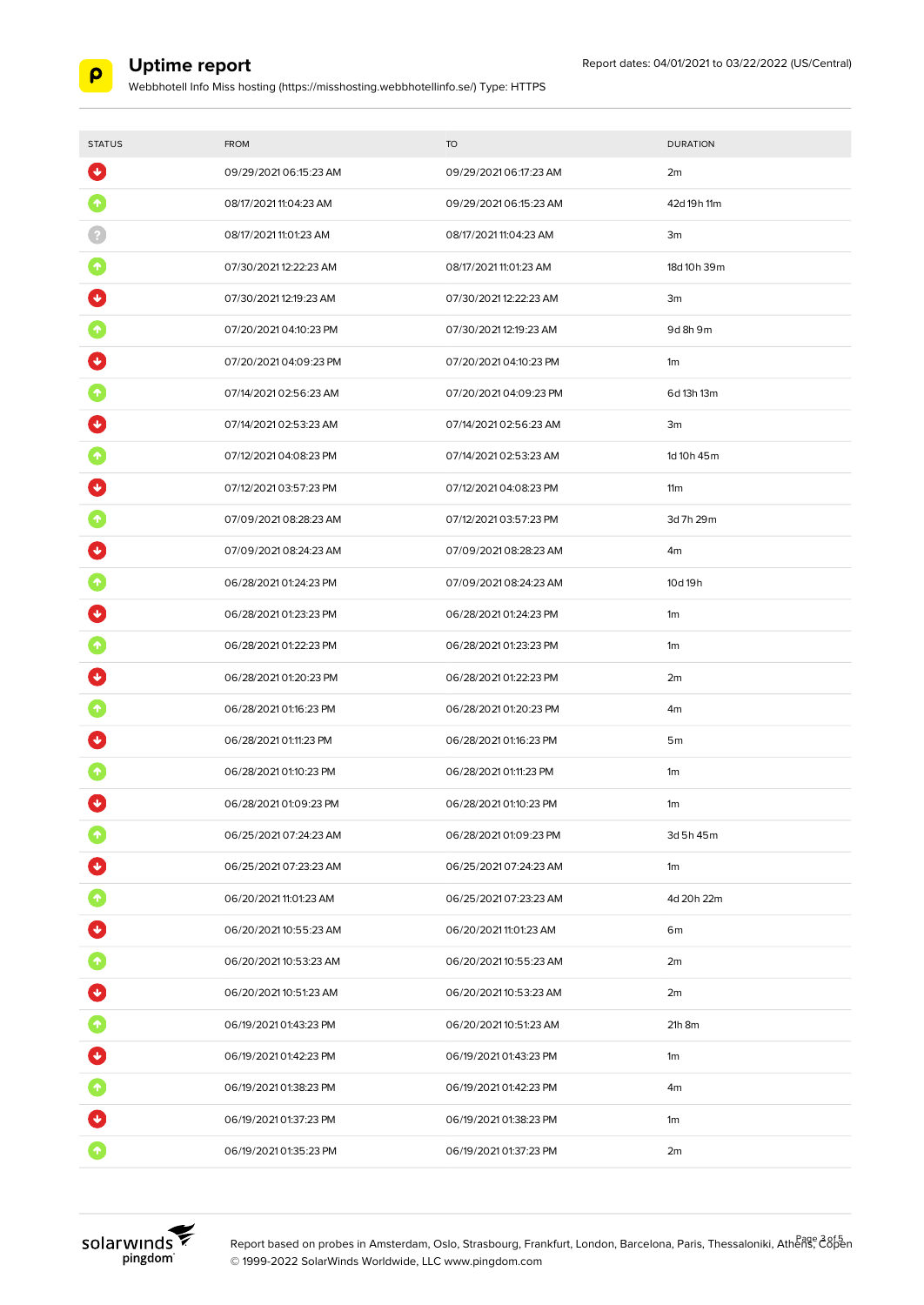

Webbhotell Info Miss hosting (https://misshosting.webbhotellinfo.se/) Type: HTTPS

| <b>STATUS</b>   | <b>FROM</b>            | <b>TO</b>              | <b>DURATION</b> |
|-----------------|------------------------|------------------------|-----------------|
| ₩               | 06/19/2021 01:34:23 PM | 06/19/2021 01:35:23 PM | 1m              |
| 个               | 06/15/2021 12:44:23 PM | 06/19/2021 01:34:23 PM | 4d 50m          |
|                 | 06/15/2021 12:42:23 PM | 06/15/2021 12:44:23 PM | 2m              |
|                 | 06/15/2021 12:39:23 PM | 06/15/2021 12:42:23 PM | 3m              |
|                 | 06/15/2021 12:38:23 PM | 06/15/2021 12:39:23 PM | 1m              |
|                 | 06/15/2021 12:29:23 PM | 06/15/2021 12:38:23 PM | 9m              |
|                 | 06/15/2021 12:28:23 PM | 06/15/2021 12:29:23 PM | 1m              |
|                 | 06/09/202108:49:23 AM  | 06/15/2021 12:28:23 PM | 6d 3h 39m       |
|                 | 06/09/202108:48:23 AM  | 06/09/202108:49:23 AM  | 1m              |
|                 | 06/06/202112:20:23 AM  | 06/09/2021 08:48:23 AM | 3d 8h 28m       |
|                 | 06/06/2021 12:18:23 AM | 06/06/202112:20:23 AM  | 2m              |
|                 | 05/26/202110:12:23 AM  | 06/06/202112:18:23 AM  | 10d 14h 6m      |
|                 | 05/26/202110:04:23 AM  | 05/26/202110:12:23 AM  | 8m              |
|                 | 05/26/202110:02:23 AM  | 05/26/202110:04:23 AM  | 2m              |
|                 | 05/26/202109:46:23 AM  | 05/26/202110:02:23 AM  | 16 <sub>m</sub> |
|                 | 05/24/2021 01:22:23 PM | 05/26/202109:46:23 AM  | 1d 20h 24m      |
|                 | 05/24/2021 01:19:23 PM | 05/24/2021 01:22:23 PM | 3m              |
|                 | 05/24/2021 01:14:23 PM | 05/24/2021 01:19:23 PM | 5 <sub>m</sub>  |
|                 | 05/24/2021 01:11:23 PM | 05/24/2021 01:14:23 PM | 3m              |
|                 | 05/24/2021 01:10:23 PM | 05/24/2021 01:11:23 PM | 1m              |
| ↓               | 05/24/2021 01:09:23 PM | 05/24/2021 01:10:23 PM | 1 <sub>m</sub>  |
|                 | 05/24/2021 01:07:23 PM | 05/24/2021 01:09:23 PM | 2m              |
|                 | 05/24/2021 01:06:23 PM | 05/24/2021 01:07:23 PM | 1m              |
| $\blacklozenge$ | 05/24/2021 01:04:23 PM | 05/24/2021 01:06:23 PM | 2m              |
| Ø               | 05/24/2021 01:01:23 PM | 05/24/2021 01:04:23 PM | 3m              |
| $\bullet$       | 05/24/2021 01:00:23 PM | 05/24/2021 01:01:23 PM | 1m              |
| O               | 05/24/202112:59:23 PM  | 05/24/2021 01:00:23 PM | 1m              |
| $\bullet$       | 05/24/202108:54:23 AM  | 05/24/202112:59:23 PM  | 4h 5m           |
| $\bullet$       | 05/24/2021 08:43:23 AM | 05/24/202108:54:23 AM  | 11m             |
| $\bullet$       | 05/24/202106:55:23 AM  | 05/24/202108:43:23 AM  | 1h 48m          |
|                 | 05/24/202106:02:23 AM  | 05/24/202106:55:23 AM  | 53m             |
| $\bullet$       | 05/19/2021 09:14:23 AM | 05/24/202106:02:23 AM  | 4d 20h 48m      |



Report based on probes in Amsterdam, Oslo, Strasbourg, Frankfurt, London, Barcelona, Paris, Thessaloniki, Athenge A8f5 © 1999-2022 SolarWinds Worldwide, LLC www.pingdom.com